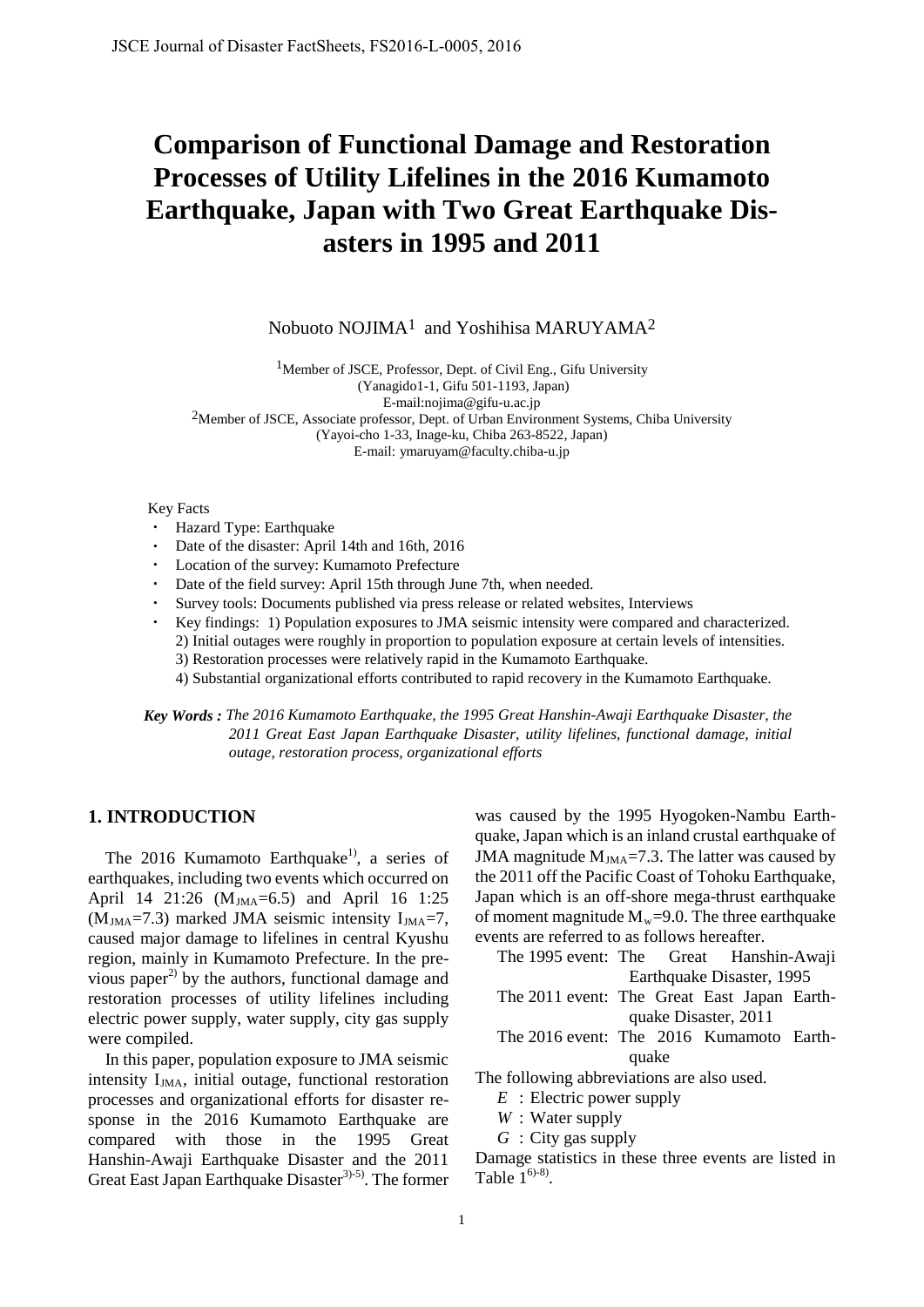| Table 1 Damage statistics in the three earthquake disaster $6^{(3-8)}$ . |  |  |
|--------------------------------------------------------------------------|--|--|
|--------------------------------------------------------------------------|--|--|

| <b>Radic 1</b> Daniago statistics in the time cartingulate disaster |               |               |                |
|---------------------------------------------------------------------|---------------|---------------|----------------|
|                                                                     | The<br>1995   | The<br>2011   | The<br>2016    |
|                                                                     | Great         | East<br>Great | Kumamoto       |
|                                                                     | Hanshin-Aw    | Japan         | Earthquake     |
|                                                                     | aji<br>Earth- | Earthquake    |                |
|                                                                     | Dis-<br>quake | Disaster      |                |
|                                                                     | aster         |               |                |
| time<br>Date<br>and                                                 | January 17,   | March<br>11,  | April<br>14.   |
| (JST)                                                               | 5:46, 1995    | 14:46, 2011   | 21:46          |
|                                                                     |               |               | andApril 16,   |
|                                                                     |               |               | 1:35, 2016     |
| Magnitude                                                           | $MJMA=7.3$    | $M_{w} = 9.0$ | $MJMA=6.8$     |
|                                                                     |               |               | and $7.3$      |
| Highest I <sub>JMA</sub>                                            | 7             | 7             | 7              |
| Human damage                                                        |               |               |                |
| Deaths                                                              | 6,434         | 19,418        | 95 $(45)*$     |
| Missing                                                             | 3             | 2,592         | $\overline{0}$ |
| Injured                                                             | 43,792        | 6,220         | 1,806          |
| <b>Building damage</b>                                              | 639,686       | 1,144,495     | 171,111        |
| Collapse                                                            | 104,906       | 121,809       | 8,142          |
| (households)                                                        | (186, 175)    |               |                |
| Partial collapse                                                    | 144,274       | 278,496       | 28,671         |
| (households)                                                        | (274, 182)    |               |                |
| Minor damage                                                        | 309,506       | 744,190       | 134,298        |

\* Number of deaths due to indirect causes related to the earthquake (included in the total).

For the explanation of JMA seismic intensity  $I_{JMA}$ , refer to Appendix A in the previous paper<sup>2)</sup>.

# **2. POPULATION EXPOSURE TO JMA SEISMIC INTENSITY**

## **(1) Definition and calculation of population exposure to seismic intensity**

Population exposure to seismic intensity (PEX) is evaluated as an aggregation of spatially distributed population exposed to a certain level of seismic intensity. The PEX represents the overlapped effect of two major contributors to the impact of seismic disaster: the distribution of seismic intensity as a natural factor, and that of population as a social factor<sup>9),11</sup>. For the 1995 event, PEX was evaluated using the distribution map of  $I_{\text{MA}}$  inversely estimated based on building damage<sup>9</sup>. For 2011 event, the  $I<sub>JMA</sub>$  distribution map provided by QuiQuake $^{10,11)}$  (Quick Estimation System for Earthquake Maps Triggered by Observation Records) was used. QuiQuake is operated by Advanced Industrial Science and Technology (AIST) taking advantage of data collected via strong-motion seismograph networks (K-NET and  $KiK-net)^{12}$  operated by National Research Institute for Earth Science and Disaster Prevention (NIED). Also for the 2016 event, the  $I_{JMA}$  distribution map provided by QuiQuake has been used<sup>4)</sup>. Population

exposure to tsunami is not considered in this study.

## **(2) Population exposure using all population**

Figure 1(a) compares population exposure to JMA seismic intensity  $I_{JMA}$ =5L+ (5 lower or greater), 5U+ (5 upper or greater),  $6L+$  (6 lower or greater),  $6U+$  (6 upper or greater) and 7, using all population.

For all ranges, the 2016 event gives the least values of the three earthquake events. The 1995 event gives the largest value for  $PEX(I<sub>IMA</sub>=7)$ . The 1995 and 2011 events are comparative for PEX  $(I<sub>JMA</sub>=6U+).$ 

The 2011 event gives the largest values for less intensive intensity ranges  $(I_{\text{MA}}=5L+$ ,  $5U+$  and  $6L+$ ) because of the extremely large dimension of fault rupture, large magnitude thereby, relatively long distance from the source region to densely populated area involving Tokyo metropolitan area.

Although  $M<sub>JMA</sub>=7.3$  is coincidentally identical in the 1995 event and the 2016 event (on April 16), population exposures are considerably different, since the former involved Kobe metropolitan area in its hardest-hit area.

## **(3) Population exposure for city gas supply**

While the penetration ratios of *E* and *W* can be considered as almost 100%, that of *G* strongly depends on the locality. Therefore population exposure PEX<sub>G</sub> has been evaluated using population served by city gas supply systems<sup>13</sup>. Figure 1(b) compares the results.

The high seismic intensity area in the 1995 event was Kobe and Osaka metropolitan area where penetration ratio of city gas was around 98%. The difference between  $PEX$  and  $PEX_G$  in Figure 1(a) and (b) is small for all intensity range. On the contrary, for the 2011 event,  $PEX_G(I_{JMA}=6L+)$  and  $PEX_G$  $(I<sub>IMA</sub>=6U+)$  are approximately 30% of their corresponding PEX. In the 2016 event, almost the entire area of city gas service was exposed to IJMA=6L or greater.  $PEX_G(I_{JMA}=6L+)$  and  $PEX_G(I_{JMA}=6U+)$  are also approximately 30% of their corresponding PEX, whereas almost none was exposed to the highest seismic intensity level  $I_{JMA}$ =7.

# **3. INITIAL OUTAGE**

## **(1) Comparison of initial outage**

Figure 2 compares initial outages<sup>2),3)</sup> in terms of the number of customers without *E* and those of households without *W* and *G*. The largest outage of *E* and *W* occurred in the 2011 event, and that of *G* occurred in the 1995 event.

In each earthquake disaster, it is commonly seen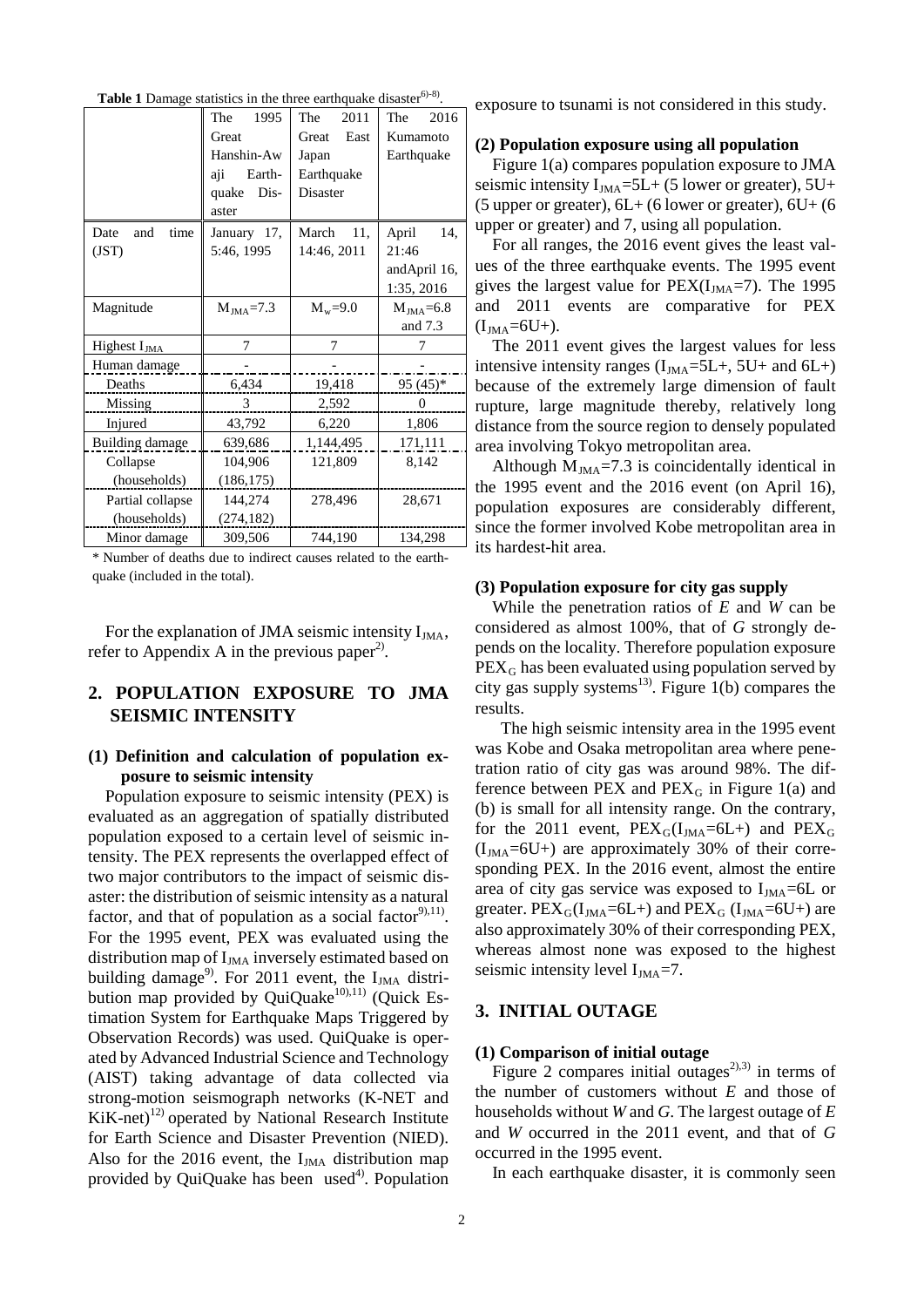



**Fig.2** Comparison of initial outage of lifeline services.

that the scale of initial outage is in the order of *E*, *W* and *G*. In general, functional fragility relations of lifelines suggest that lifeline serviceability is susceptible to ground shaking in the order of *E*, *W* and *G*. However, the difference between *E* and *W* is much smaller in the 2016 event than in the other two events, which implies that the spatial extent of power outage was relatively limited to high seismic intensity area.

# **(2) Relationship between initial outage and population exposure**

The relationships between PEX for various inten-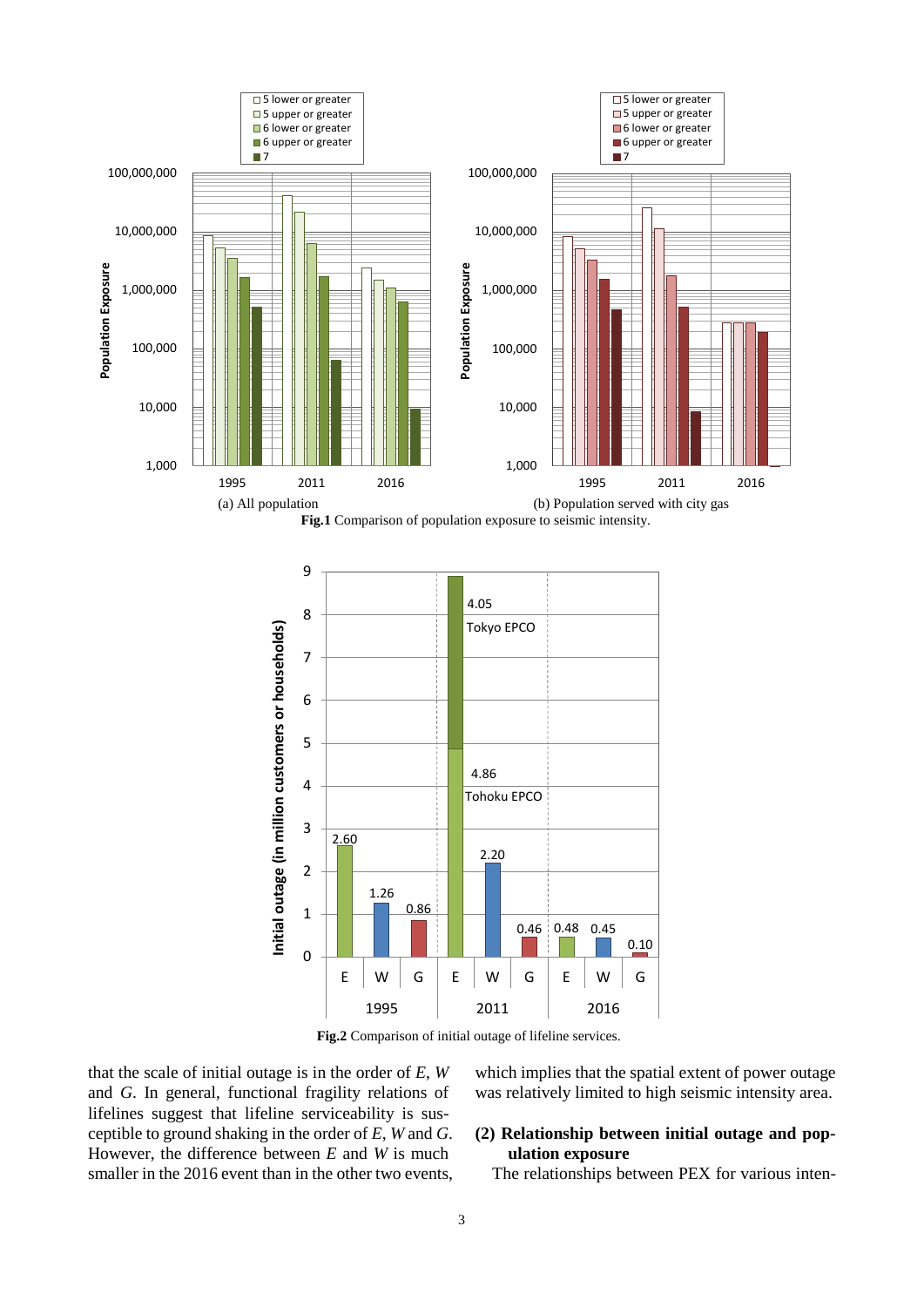

**Fig.3** Relationships between population exposure to five ranges of seismic intensity and initial outage. (Four dashed lines correspond to 1:1, 1:2, 1:3 and 1:4 proportional lines from the bottom to the top.)

sity ranges (Fig.1(a)) and initial outage of *E*, *W* and *G*  $(Fig.2)$  are shown in Fig.3(a)-(c). Four dashed lines correspond to 1:1, 1:2, 1:3 and 1:4 proportional lines from the bottom to the top.

Initial outage of customers of *E* is roughly a half to one third of  $PEX(I<sub>IMA</sub>=5U+)$ . Initial outage of *W* is approximately one third of  $PEX(I<sub>JMA</sub>=6L+)$ . As for *G*, such relationship with PEX for any range is unclear because of the difference in penetration ratio. Instead, as shown in Fig.3(d), initial outage of *G* is highly correlated with  $PEX_G(I_{JMA}=6L+)$  shown in Fig.1(b). A half to 100% of  $PEX_G(I_{JMA}=6U+)$  can also agree with initial outage of *G*. It can be said that population exposure to seismic intensity shown in Fig.1, in conjunction with the penetration ratio stated above, accounts for the initial outage to some extent.

# **4. FUNCTIONAL RESTORATION PROCESSES**

### **(1) Restoration processes**

Figure 4 shows the decreasing processes of the number of customers without  $E$  and those of households without *W* and  $G^{2,3}$ . The first day of the horizontal axis is set to the day of occurrence of each earthquake: January 17 of 1995, March 11 of 2011 and April 16 of 2016, respectively. The effects of the first event on April 14 of 2016 is omitted herein. As to electric power in the 2011 event, Tohoku and Tokyo Electric Power Co., Inc. are separately represented.

Figure 5 shows the associated restoration curves representing percent number of customers or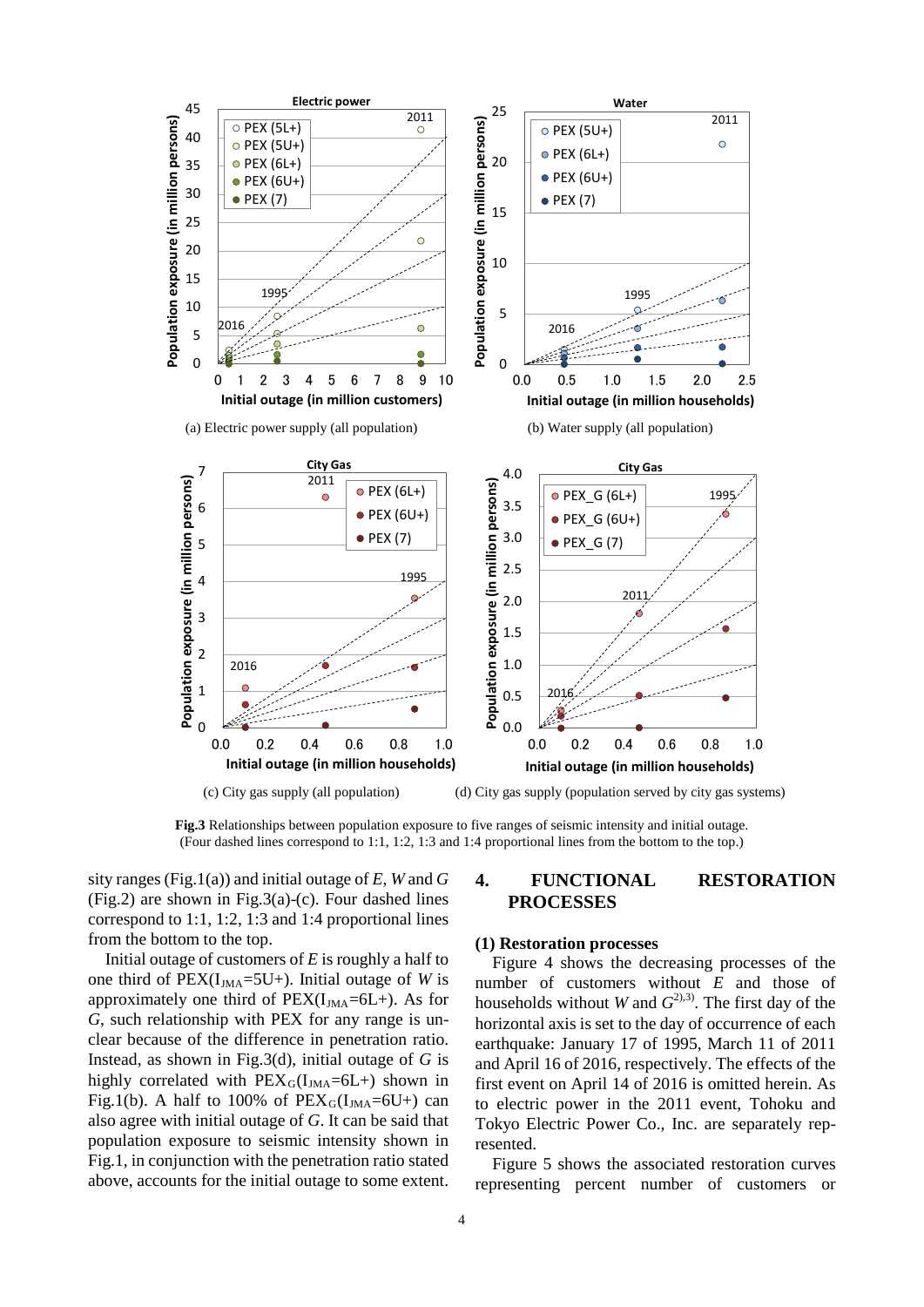





**Fig.4** Comparison of decreasing processes of number of customers of households without lifeline services. (The first day of horizontal axis is set to the day of occurrence of each earthquake.)

households restored, in other words, the ratio of the number of restored ones to the maximum outage in each lifeline.

Relative configurations of restoration curves are similar in the three events. It is commonly seen that the rapidness of service recoveries is in the order of *E*, *W* and *G*. In general, provisional restoration works of overhead facilities such as electric power distribution lines and utility poles are much more rapid than restoration works of buried pipelines. Restoration works of water pipelines allow water leaks to find damage locations, while those of city gas pipelines must follow strict safety measures that never allow gas leaks.

#### **(2) Time periods required for restoration**

As opposed to the similarities in relative con-

figurations of restoration curves, absolute configurations in the three events are different from each other. Figure 6 compares the time periods in terms of the number of days required for 50%, 90%, 95% and 100% level of restoration.

With regard to *E*, restoration curves are similar in the three events, except for delay in completion of restoration in tsunami-devastated areas and the effects of two major aftershocks on April 7 and 11, 2011. Even in catastrophic disaster, restoration of electric power supply within one week is considered to be social demands, conceivably establishing a recovery target for service providers. On the contrary, as for *W* and *G*, the restoration processes in the 2016 event are much more rapid than in the other two events.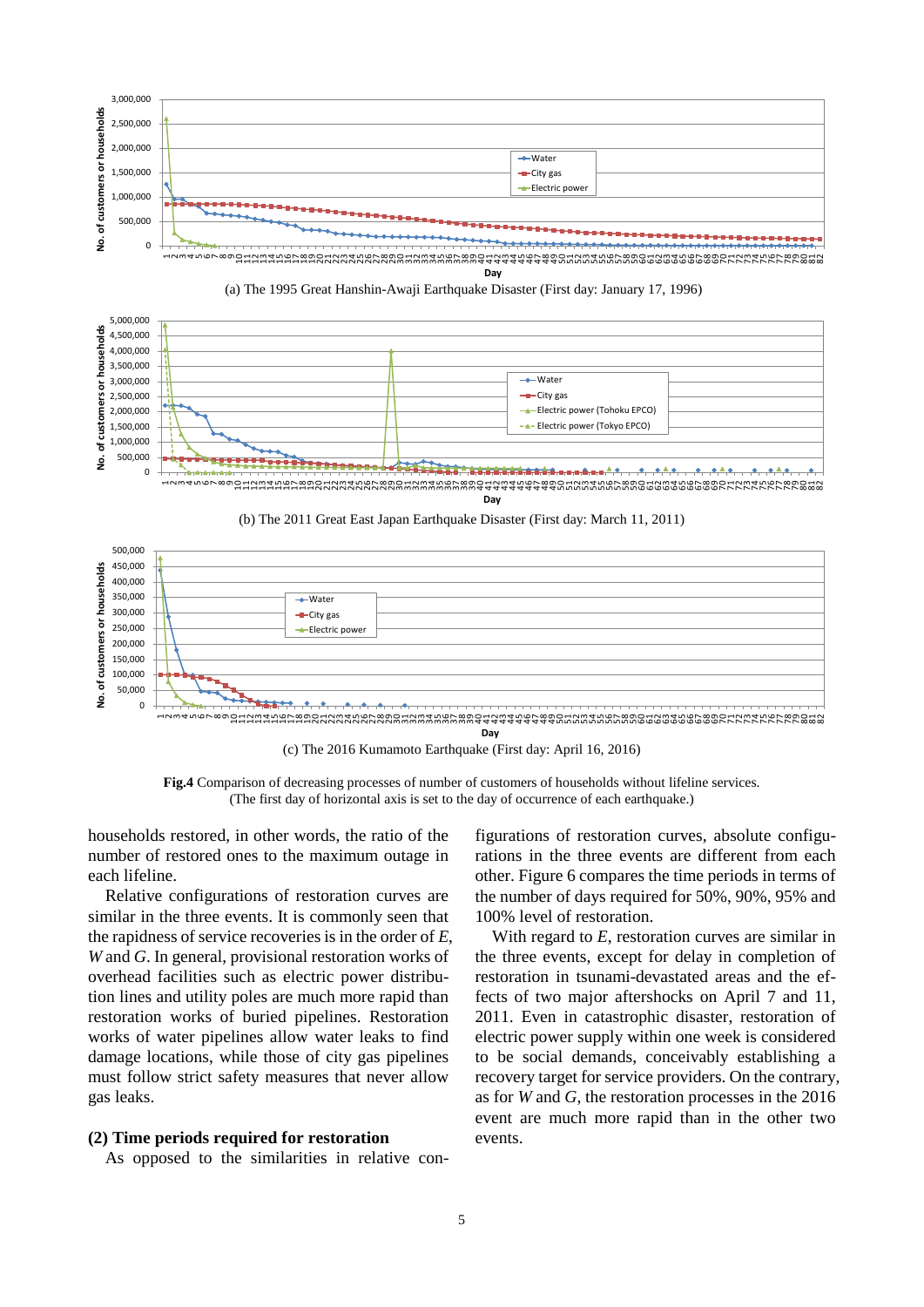

מממש לא האופר מספט של האופרים של האופרים המותח המשפח האופר המשפח המשפח האופרים המשפח המשפח המשפח המשפח המשפח ה<br>משפח האופרים המשפח המשפח המשפח המשפח המשפח המשפח המשפח המשפח המשפח המשפח המשפח המשפח המשפח המשפח המשפח המשפח ה **Day**

(a) The 1995 Great Hanshin-Awaji Earthquake Disaster (First day: January 17, 1996)

 $\mathbf -$ 







מממש האופרומה המוחים המוחים המוחים המוחמות המוחמות המוחים המוחמות המוחמות המוחמות המוחמות המוחמות המוחמות המוח<br>מממש המוחמות המוחמות המוחמות המוחמות המוחמות המוחמות המוחמות המוחמות המוחמות המוחמות המוחמות המוחמות המוחמות ה **Day**





**Fig.5** Comparison of restoration curves representing increasing process of restoration ratios. (The first day of horizontal axis is set to the day of occurrence of each earthquake.)

**Fig.6** Comparison of required days for 50%, 90%, 95% and 100% restoration.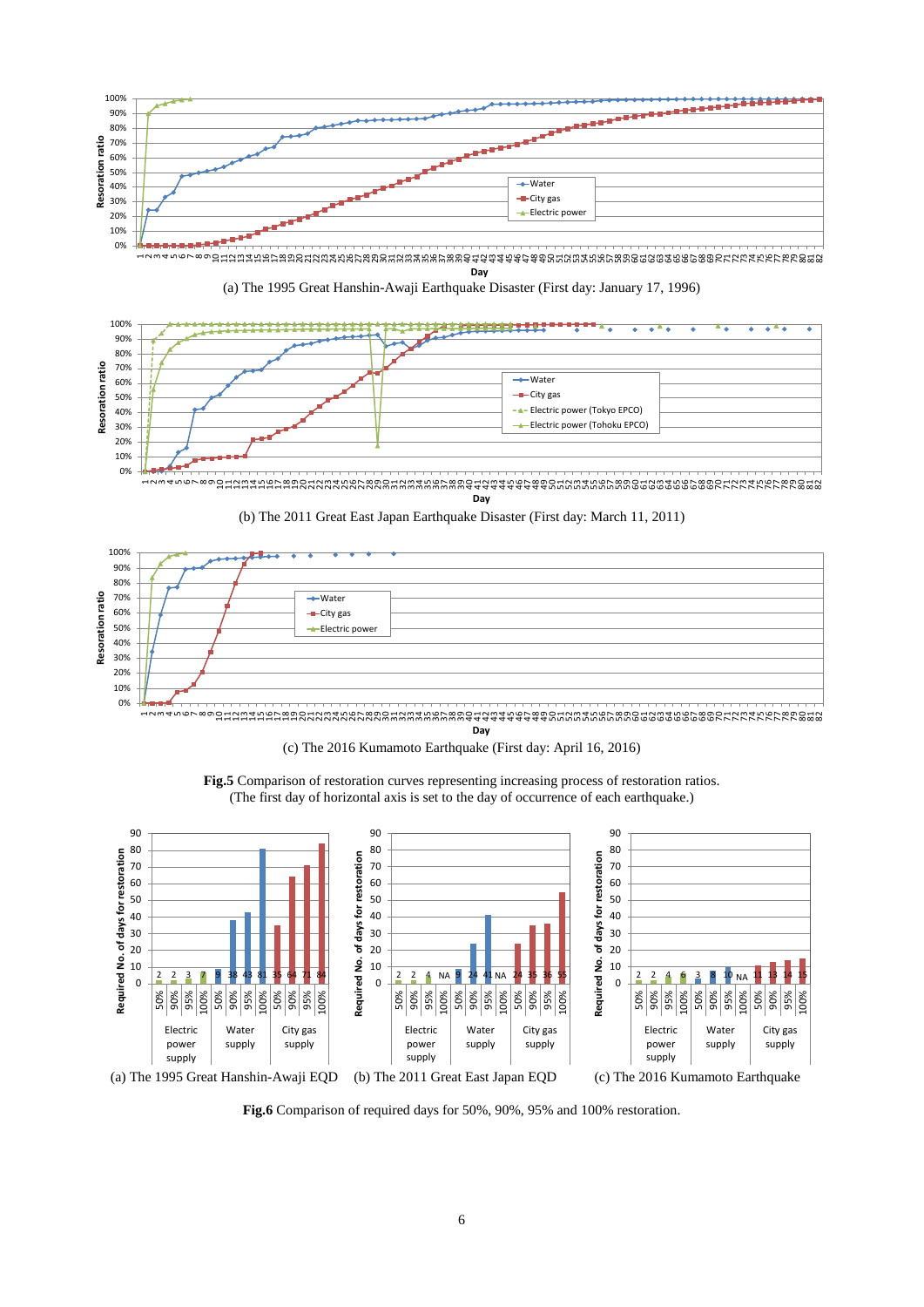Although the spatial extents and quantities of physical/functional damage in the 2016 event were relatively small compared to the 1995 and 2011 events, considerable organizational assistance by related associations was devoted aiming at rapid completion of functional restoration. The next chapter sheds light on such aspects of disaster response.

# **5. ORGANIZATIONAL EFFORTS FOR DISASTER RESPONSE**

 In this chapter, organizational efforts for disaster response are compared in the light of restoration works and emergency supply. All the numbers shown in Fig.7 are the peak values in each time history.

## **(1) Electric power supply system**

Figure 7(a) shows the number of high-voltage electric power generating vehicles<sup>14)-18)</sup> deployed to the areas isolated from normal electric power supply routes due to various causes such as intensive building damages and large scale landslide. The numbers are classified into two: in-house vehicles and those provided by other electric power companies for emergency assistance. For the 2011 event, the numbers of in-house vehicles were unknown; therefore those numbers were estimated by assuming 90% of each stock were deployed: 58 out of 64 vehicles in Tohoku Electric Power Co., Inc. and 56 out of 62 vehicles in Tokyo Electric Power Co., Inc.

Considering the relative scale of disaster, it can be said that 162 vehicles in the 2016 event significantly contributed rapid completion of functional recovery as described in Fig.4 in the previous paper<sup>2)</sup>. On the other hand, the total number of high-voltage electric power generating vehicles owned by the ten electric power companies is  $380$  vehicles<sup>18)</sup> as of 2014. In the 2011 and 2016 events, 58% and 43% of the total were utilized, respectively. It is concerned that shortage of power generating vehicles will occur in future huge earthquake disaster.

The numbers of personnel engaged in restoration of power distribution lines<sup>14)-18)</sup> are compared in Fig.7(b). In addition to the two categories above, associated companies for construction works are included. Although the number for the 2016 event is the least of the three, it is comparable to the 1995 event.







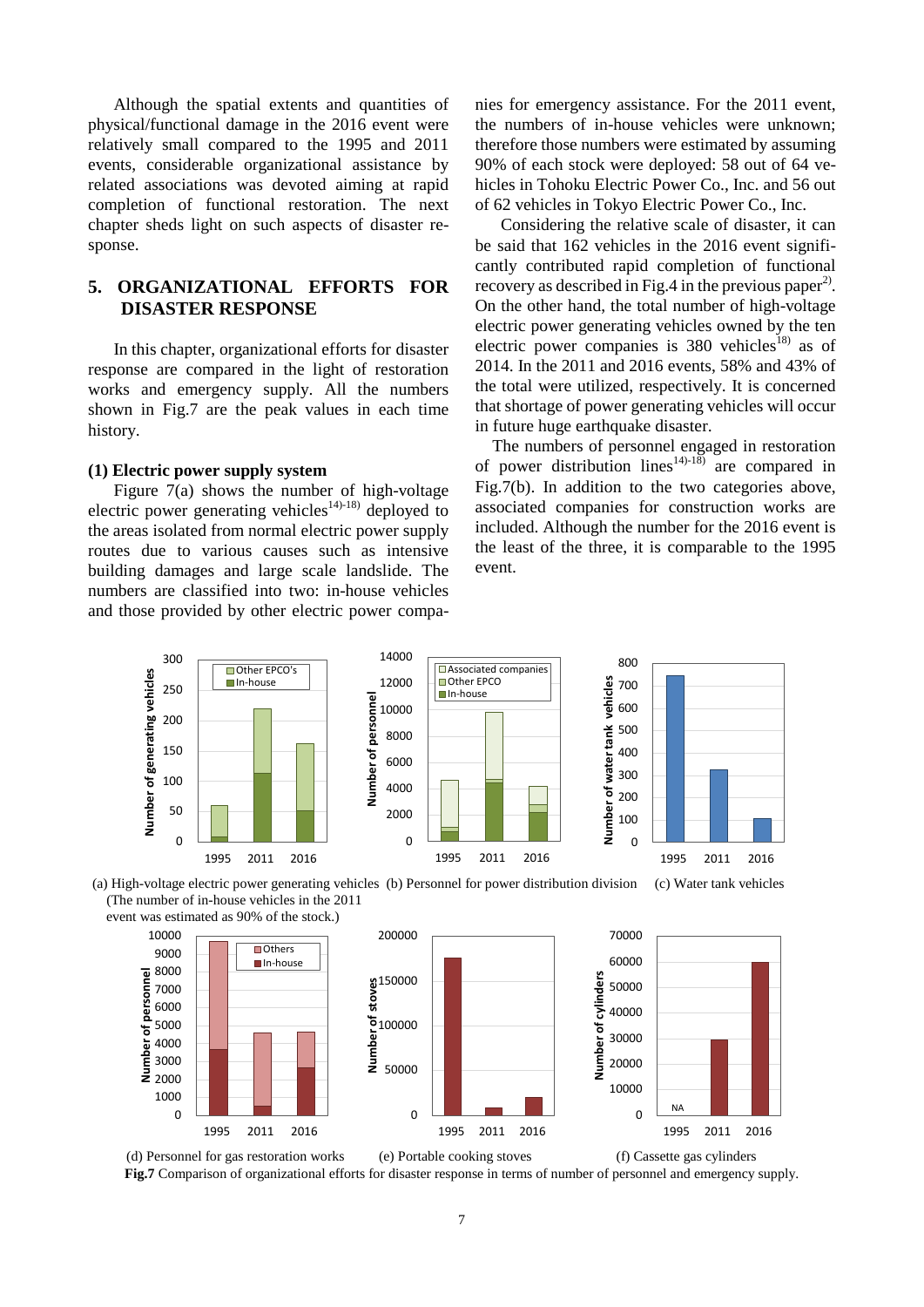### **(2) Water supply system**

The numbers of water tank vehicles deployed for emergency water supply<sup>19)-21)</sup> are shown in Fig.7(c). The total number of water tank vehicles owned by 1,496 water suppliers is  $1,148$  vehicles<sup>22)</sup> as of 2013. The number in the 2016 event is far less than in the other two events. The ratio to the total vehicles was 9%. Relatively small initial outage as well as relatively rapid recovery mitigated the emergency demands.

#### **(3) City gas supply system**

The numbers of personnel for recovery works of city gas supply<sup>23)-25</sup> are compared in Fig.7(d). Although the number in the 2016 event is a little less than half of that in the 1995 event, it is slightly more than that in the 2011 event. In addition to substantial number of in-house personnel of Saibu Gas Co., Ltd., inter-organizational assistance was organized by Japan Gas Association. Rapid recovery of city gas supply shown in Figs.4 and 5 was supported by such organizational efforts.

Figures 7(e) and (f) show the numbers of portable cooking stoves and cassette gas cylinders distributed by gas companies<sup>23 $-25$ </sup>, respectively. Those gas apparatuses were provided for alternative heat sources for boiling water and cooking during the period of city gas supply disruption. Both numbers in the 2016 event are twice as many as those in the 2011 event despite of lesser initial outage and shorter duration of disruption.

## **6. CONCLUDING REMARKS**

 In this paper, functional damage and restoration processes of three utility lifelines were compared among the 1995 Great Hanshin-Awaji Earthquake Disaster, the 2011 Great East Japan Earthquake Disaster and the 2016 Kumamoto Earthquake. Major findings derived from this study are listed below.

- 1) Population exposure to JMA seismic intensity was compared using all population and population served with city gas supply. The results were characterized by the differences in magnitude, population density and penetration ratio of city gas supply.
- 2) Initial outage among the three events was compared in conjunction with population exposure. Initial outages of electric power supply, water supply and city gas supply were found to be roughly in proportion to population exposure to  $I<sub>JMA</sub>=5U+$ , 6L+ and 6U+, respectively, implying the differences in functional fragility relationships.
- 3) The numbers of customers or households without lifeline services and associated restoration curves in corresponding areas of each lifeline damage were graphically compared. Although relative configurations of restoration curves are similar in the three events, restoration processes in the 2016 event were much more rapid than the other two events.
- 4) Organizational efforts for disaster response were compared. Considering the scale of disaster, much efforts were devoted aiming at rapid functional recovery in the 2016 event. Such tendency can be markedly seen in deployment of restoration personnel and emergency supply measures in electric power supply and city gas supply.

### **REFERENCES**

- 1) Japan Meteorological Agency: Information on the 2016 Kumamoto Earthquake, 2016, http://www.jma.go.jp/jma/ menu/h28\_kumamoto\_jishin\_menu.html (in Japanese)
- 2) Nojima, N. and Maruyama, Y.: An overview of functional damage and restoration processes of utility lifelines in the 2016 Kumamoto Earthquake, Japan, *JSCE Journal of Disaster Fact Sheets* (submitted).
- 3) Nojima, N.: Restoration processes of utility lifelines in the Great East Japan Earthquake Disaster, 2011, *Proc. of the 15th World Conference on Earthquake Engineering*, Lisbon, Portugal, September 2012, paper No.2088 (DVD-ROM).
- 4) Maruyama, Y.: JSCE quick report of reconnaissance of damage caused by the 2016 Kumamoto Earthquake, Damage to lifeline facilities and inconvenience in daily lives, Committee of Earthquake Engineering, JSCE, April 27, 2016, http://committees.jsce.or.jp/eec2/ (in Japanese)
- 5) Nojima, N.: Lifeline restoration in the 2016 Kumamoto Earthquake, Japan (Time series), Ver.2, May 20, 2016, http://www1.gifu-u.ac.jp/~nojima/take\_out\_LLEQreport.ht m, http://committees.jsce.or.jp/eec205/ (in Japanese).
- 6) Ministry of Internal Affairs and Communications (MIC), Fire and Disaster Management Agency (FDMA): The final report on The Great Hanshin-Awaji Earthquake Disaster, May 19, 2006. (in Japanese)
- 7) Ministry of Internal Affairs and Communications (MIC), Fire and Disaster Management Agency (FDMA): The Report No.153 on The Great East Japan Earthquake Disaster, March 8, 2016. (in Japanese)
- 8) Ministry of Internal Affairs and Communications (MIC), Fire and Disaster Management Agency (FDMA): The report No.73 on The Kumamoto Earthquake, August 18, 2016. (in Japanese)
- 9) Nojima, N., Sugito, M. and Kuse, M.: Macroscopic assessment of seismic disaster potential in terms of population exposure to seismic intensity, *Proc. of the Third Taiwan-Japan Workshop on Lifeline Performance and Disaster Mitigation*, Taipei, Taiwan, May 14-15, 2004, pp.251-258.
- 10) National Institute of Advanced Industrial Science and Technology (AIST). QuiQuake (Quick estimation system for earthquake maps triggered by observation records), http://qq.ghz.geogrid.org/QuickMap/ index.en.html, 2013.
- 11) Nojima, N., Matsuoka, M. and Koyama, M.: Rapid assessment of earthquake damage using strong ground motion maps provided by QuiQuake, *Proc. of the 10th US National*